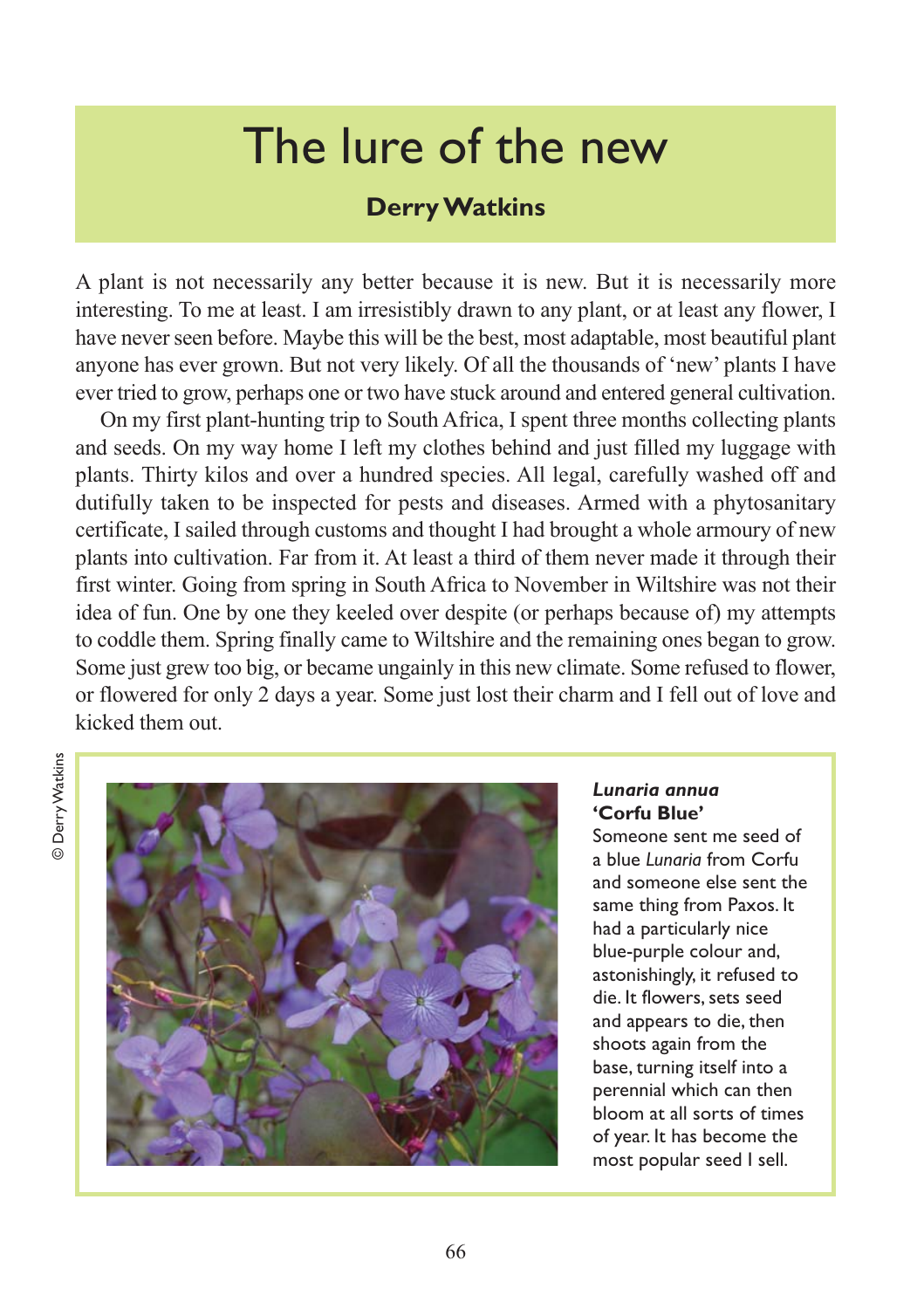Many were not hardy, but I was prepared for that. I am happy to overwinter young plants in the greenhouse if they promise to burst into glory when summer comes. But many beautiful foliage plants just were not worth the greenhouse space for me. You might have chosen differently. I will go to any lengths for a plant I am in love with, and not very far at all for plants which are just attractive. Perhaps I should have called this article *Love Conquers All*.

By the end of the first summer I was still in love with perhaps a dozen of them. After five years, one was available at garden centres (since disappeared, and because they never told me they were going to drop it, no longer in cultivation). One had become the grandmother of a long line of other plants, the source of all white diascias. One had taken centre stage in my garden where it proved hardy for twelve years and then died, having given me ample pleasure. A few others had found their way to loving homes, but not into general commerce. Rather an eye opener to me. I was not changing the face of horticulture, but just indulging in my own passion for the new, the different, the untried.

Which is all right. I now go plant-hunting for my own pleasure. A week or two of dedicated searching in some exotic spot. I adore it, but my husband calls it an "antiholiday" and won't come along. I concentrate very hard and walk very slowly, to see plants growing in the wild, as they were meant to be, in their natural habitat. And I collect a few bits and pieces to play with. Plants growing in the wild can be spectacular, Texas bluebonnets from horizon to horizon or one *Gloriosa* lily dangling out of a tree, but sometimes they grow even better in my own garden, where the gentle English climate keeps them in bloom for months longer than they would at home.



## *Cosmos peucedanifolius*

James Compton brought me a tuber of a perennial pink *Cosmos* he had discovered in Mexico. He had assumed it was tender, but when he dug them up from his garden he accidentally left some tubers outside all winter, and discovered they were remarkably hardy. It's very good value in the garden but looks terrible in a pot, so it will never get into a garden centre. If I could get more seed than I do, it would be popular from seed.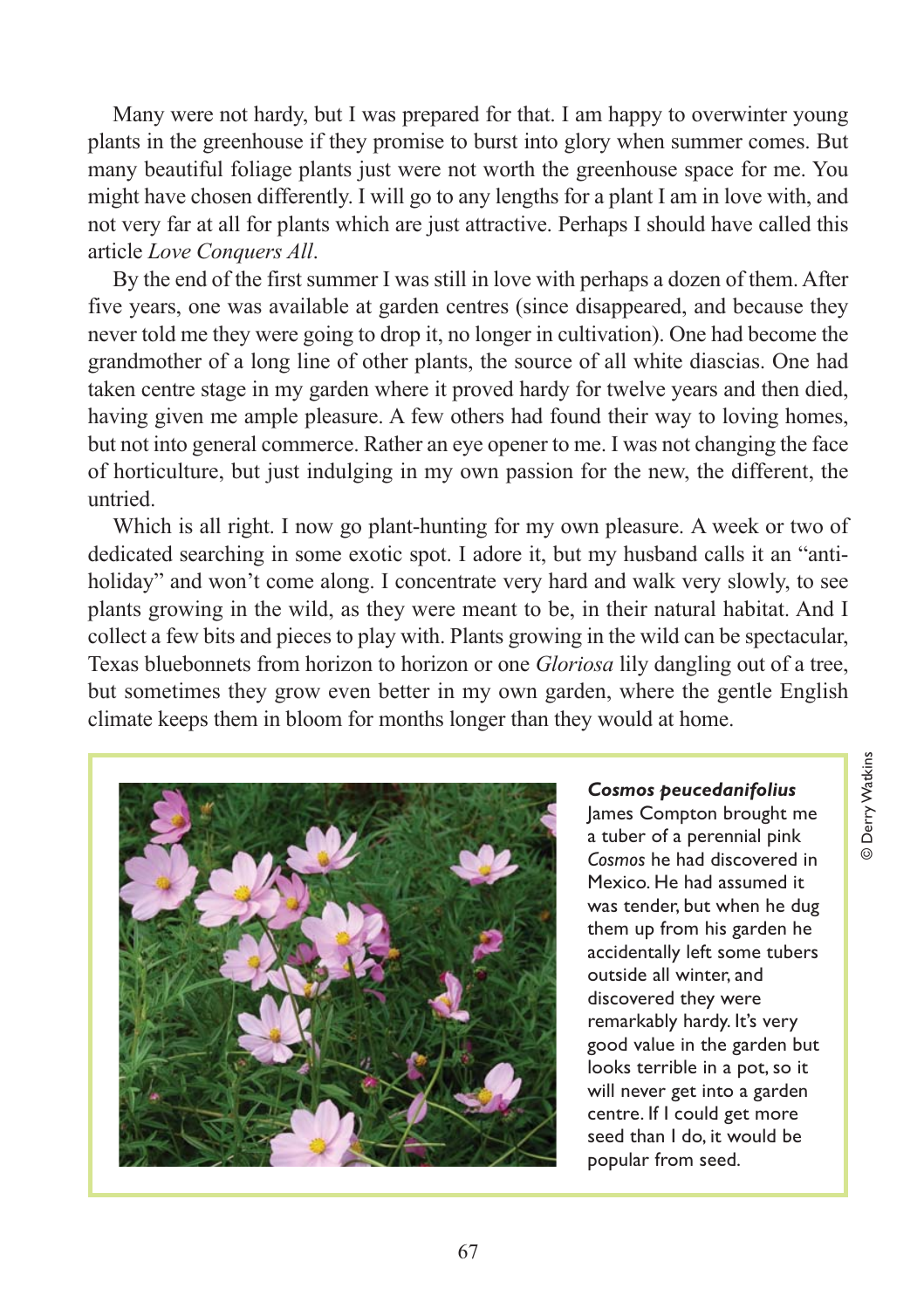It is illegal to collect plants from the wild in many countries. It is also inconvenient. Plants are bulky, have to be looked after carefully and brought home quickly. Seed is far more convenient. It takes no space and lasts for years if dry. But the trouble with collecting seed is you rarely know what you are collecting. I am not a botanist. I might recognise the plant family of this seedhead, but I am unlikely to be able to identify the species until I have brought it home and grown it and it's flowered. Sometimes they take years to identify. An umbel I collected in Spain 10 years ago still has not been identified. A tame botanist is a very useful friend. Even better if you can take them collecting with you so they can (possibly) identify the plants as you collect the seed.

The search for new plants turns out to be a very bonding experience. People who are keen on plants are drawn to each other like magnets. Once they realise you are really interested they cannot do enough to help. I have made lifelong friends all over the world through our shared passion.

Plant hunting is not just for exotic locations. I never go anywhere at all without looking out for new plants. What is on that roundabout? What is in that office window? Why is that flower a different colour? I may intend to pay attention to buildings or paintings or mountains, but my eye is always drawn towards what is growing. Normally just recognising and patting it on the head for being there. But if I don't recognise it, I want a bit to take home and nurture. Can I make it grow in Wiltshire if I find it growing in Ethiopia or California or Manchester?

What makes a plant new for me is simply not having grown it before. I don't know what everyone else has grown, so I may well bring back plants that are already in



#### *Digitalis purpurea* **'Pam's Choice'**

Pam Roberts worked in a nursery in Oregon. They were throwing out a 'flat' (a tray of seedlings) of mixed *Digitalis* which were starving, and trying to flower in the tray. She rescued them, and on her way home, Ernie and Marietta O'Byrne from Northwest Garden Nursery spotted a particularly nice flower in her car, white with purple spots. They asked for the plant, collected seed from it and the next year sowed it in their garden, removing all other *Digitalis* so there was nothing for it to cross with. It turned out to be extraordinarily stronggrowing, reaching 2m. A few years later they introduced it to the trade as 'Pam's Choice'. They gave me some seed which I brought back to introduce in the UK. Now, ten years later, it is quite widely available as either seed or plants.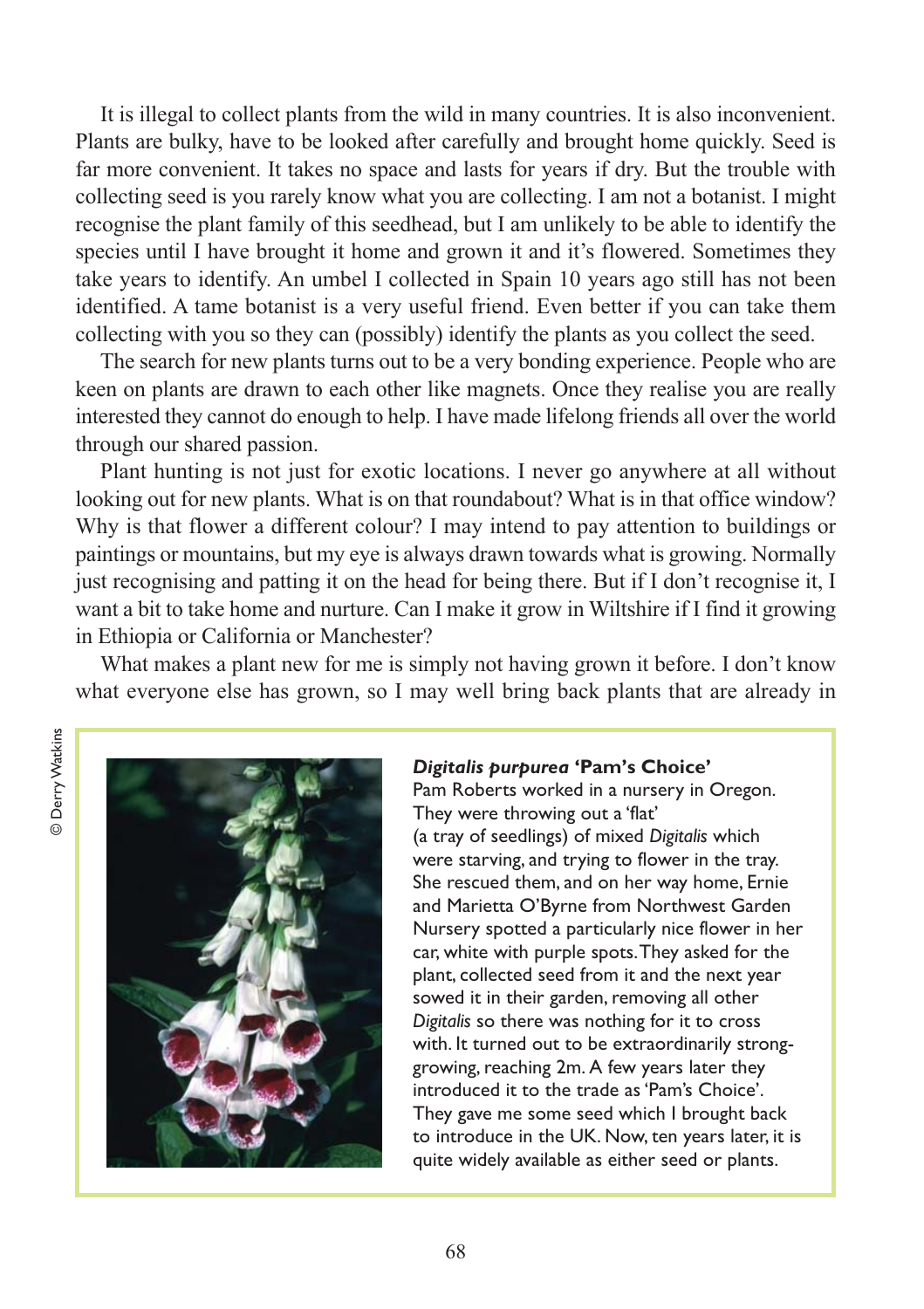cultivation. That's OK by me. I get the pleasure of discovering that plant whether or not everyone else already has.

And of course I am addicted to visiting nurseries. They have their eyes open too. Maybe they have found something I have never seen before. Or a new form of an old friend. I never come away empty handed. I sometimes think the only reason I run a nursery is to justify all the plants I just have to buy and try to grow.

Unsurprisingly, perhaps, the most fertile sources for really garden-worthy new plants turn out not to be unexplored mountains, but nurseries in other countries. So trips to Europe and the US have yielded some real gems. Still no guarantee they will grow and thrive here, but a lot more likely than the random wildings from Nepal, Chile, South Africa or Morocco. Not so much because of climatic differences, I think, as because they have shown themselves adaptable to cultivation. Ease of propagation, tolerance of root disturbance when being potted on, tolerance of different soil types, different watering regimes and, above all, a long blooming period are what's needed to make a successful new plant. On the other hand, a plant which is wonderful in one place is not necessarily wonderful in another. Our summers are not hot enough to bring out the best in many American plants, and their summers are too hot for many of ours. The plants survive but don't thrive or don't bloom for long.

And now that people know I am always interested in something new, my customers bring me plants they think I might not have. So seeds and plants find their way to me. Also occasionally something new pops up under my nose, an accidental seedling which I didn't weed out.

I am not the only one drawn to the new. In my nursery I find the word 'New' sells plants like no other. Not sensible perhaps, but curiosity kills a lot of cats. Gardening is



*Rehmannia elata* **'White Dragon'**

I saw this growing in a nursery in California. Just one massive pot of it. I begged a few pieces to bring home and failed to make them grow. A few years later I went back and begged some more because I thought it was very beautiful. I managed to grow it this time, but over the years I struggled to keep it alive and eventually gave up. It did not have the will to live.